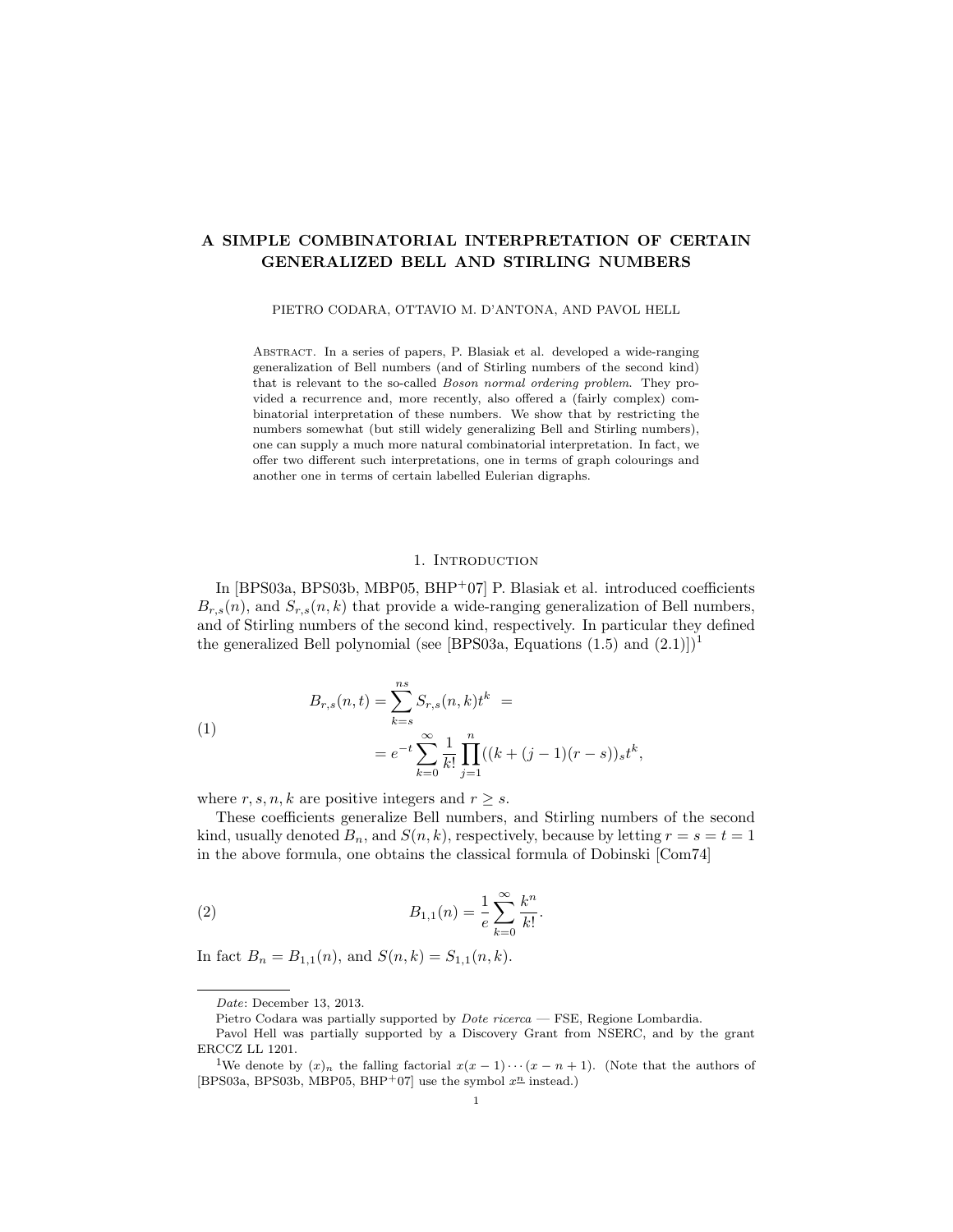The work of P. Blasiak et al. was motivated by the fact that their coefficients are relevant for the so called Boson normal ordering problem [BPS03a, BPS03b, MBP05, BHP<sup>+</sup>07]; cf. also [BF11].

In [BPS03b] the authors asked for a combinatorial interpretation of these coefficients. Later on, in [MBP05], they provided one such interpretation, in terms of what they called *colonies of bugs*. We refer to [MBP05, Section III] for the exact definition, but we remark that a colony of bugs is a fairly complex object that corresponds to a labelled tree whose vertices include labels as well as cells. Each bug in a colony corresponds to a subtree, and has a type  $(r, s)$ ; it consists of a body of r cells, as well as of s legs, some of which can be free [MBP05, Section III]. It turns out ([MBP05, Theorem 3.1]) that  $B_{r,s}(n)$  counts the number of colonies of n bugs each of type  $(r, s)$ , and that  $S_{r,s}(n, k)$  counts the number of such colonies having exactly k free legs.

In this note we suggest a simpler combinatorial interpretation of these coefficients, at least in some important cases. Our interpretations are stated in standard combinatorial terminology, in terms of colourings and labeled Eulerian digraphs.

Our focus is the case  $r = s$ . We supply two simple combinatorial interpretations of the coefficients  $B_{m,m}(n)$  and  $S_{m,m}(n, k)$ , for all positive integers  $m, n, k$ . We note that these coefficients are still much more general than the Bell numbers  $B_{1,1}(n)$ and the Stirling numbers of the second kind  $S_{1,1}(n,k)$ . Our first interpretation (Section 2) is in terms of colourings of a certain graph. In Sections 3 we supply another interpretation of the same numbers in terms of the number of certain labeled Eulerian digraphs. Finally, in Section 4 we remark that in the general case when  $r$  and  $s$  are different, there appear to be in certain cases well-known simple combinatorial interpretations as well; we discuss mostly the case  $r = 2$ ,  $s = 1$ , but also remark on possible connections for certain values in the cases  $r > 2$  and  $s = 1$ .

### 2. Colourings

A k-colouring of a graph G is a partition of the vertex set of G into k non-empty stable sets, i.e. sets not containing adjacent vertices. Each such stable set is called a colour-class of the partition.

Sometimes a  $k$ -colouring is defined as a mapping of vertices into a set of  $k$  colours, so that adjacent vertices obtain different colours. We note that for us the names of the colours do not play a role, i.e., two mappings that yield the same partition are considered the same colouring. Moreover, we require that each colour-class is non-empty (which corresponds to the requirement that each colour is used).

We denote by  $K_m$  the complete graph on m vertices, and by  $nK_m$  the disjoint union of n copies of  $K_m$ .

For positive integers  $m, n, k$ , let  $C_m(n, k)$  denote the number of k-colourings of  $nK_m$ . We first prove a recurrence for the numbers  $C_m(n, k)$ .

Proposition 2.1. We have

(3) 
$$
C_m(n,k) = \sum_{i=0}^m \binom{m}{i} (k-i)_{m-i} C_m(n-1,k-i),
$$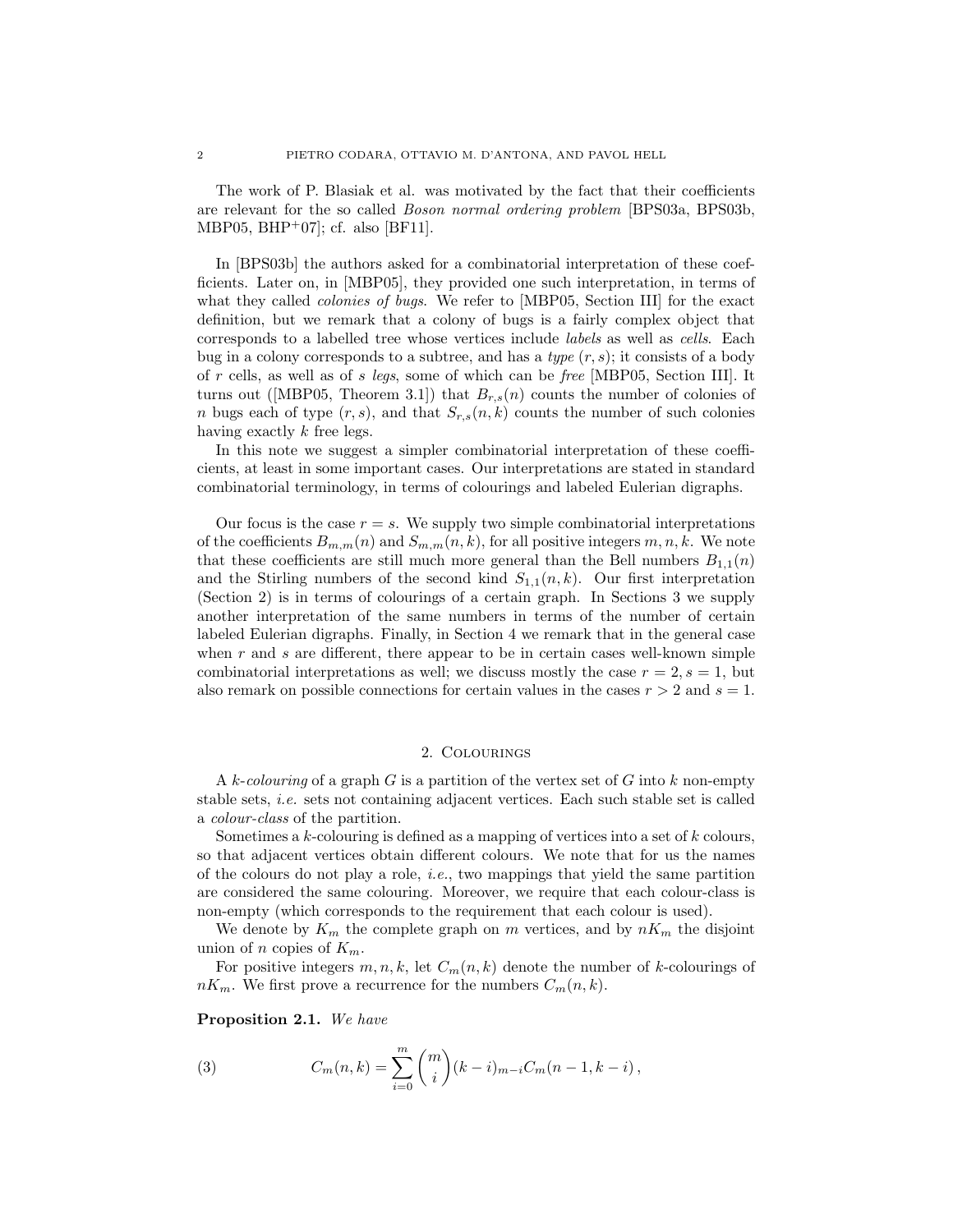with initial conditions

$$
C_m(n,k) = 0 \text{ whenever } k < m, \text{ and}
$$
\n
$$
C_m(1,k) = \begin{cases} 1 & \text{if } k = m, \\ 0 & \text{otherwise.} \end{cases}
$$

*Proof.* The case  $k < m$  is trivial (with fewer then m colours we cannot colour  $K_m$ ). It is also obvious that when  $n = 1$  we have a unique k-colouring of  $K_m$  when  $k = m$ , and none when  $k > m$ .

To prove the recurrence, we describe how to obtain, in two steps, all  $k$ -colourings of  $nK_m$ , for  $k \geq m$  and  $n \neq 1$ . Fix an arbitrary copy of  $K_m$ .

(1) Choose *i* vertices of the fixed  $K_m$ , each forming a singleton colour-class.

(2) Insert the remaining  $m - i$  vertices of the fixed  $K_m$  in the colour-classes of all  $(k - i)$ -colourings of  $(n - 1)K_m$ .

Step (1) can be done in  $\binom{m}{i}$  ways, and step (2) in  $(k - i)_{m-i}C_m(n - 1, k - i)$ ways. Our claim is proved.

Remark. Note that  $C_m(n, nm) = 1$ .

We now have the following result.

**Proposition 2.2.**  $S_{m,m}(n, k)$  counts the number of k-colourings of  $nK_m$ . In other words,  $S_{m,m}(n,k) = C_m(n,k)$ .

Proof. A simple manipulation of the formulas shows that recurrence (3) coincides with the recurrence (21) in [BPS03b], namely:

$$
S_{r,r}(n+1,k) = \sum_{p=0}^{r} {k+p-r \choose p} (r)_p S_{r,r}(n,k+p-r).
$$
  

$$
m)_i {k+i-m \choose i} = (k+i-m)_i {m \choose i}.
$$

Indeed,  $(m)_i \binom{k+i-m}{i} = (k+i-m)_i \binom{m}{i}$ 

Needless to say, the recurrence (3) generalizes the classical recursion for the Stirling numbers of the second kind. Using (3), we can compute a few examples. In Table 1 we compute the number of  $k$ -colourings of  $nK_3$ .

| $S_{3,3}(n,k)$   k=3 |      |        | 5.      |          |          |          |          | 10      |
|----------------------|------|--------|---------|----------|----------|----------|----------|---------|
| $n=1$                |      |        |         |          |          |          |          |         |
| $\overline{2}$       | 6    | 18     |         |          |          |          |          |         |
| 3                    | 36   | 540    | 1242    | 882      | 243      | 27       |          |         |
| $\overline{4}$       | 216  | 13608  | 94284   | 186876   | 149580   | 56808    | 11025    | 1107    |
| 5                    | 1296 | 330480 | 6148872 | 28245672 | 49658508 | 41392620 | 18428400 | 4691412 |

TABLE 1.  $S_{3,3}(n, k)$ .

Table 1 also appears in [BPS03a, Table 1]. Denoting by  $B_m(n)$  the number of all colourings of  $nK_m$ , we have (cf. [BPS03a, Equation (1.5)]):

(4) 
$$
B_m(n) = \sum_{k=m}^{nm} C_m(n,k) = \sum_{k=m}^{nm} S_{m,m}(n,k) = B_{m,m}(n).
$$

For instance, summing the rows of Table 1 we obtain  $1, 34, 2971, 513559, \ldots$ , that is the sequence  $B_{3,3}(n)$  in [BPS03a], that is the sequence A069223 from [OEIS].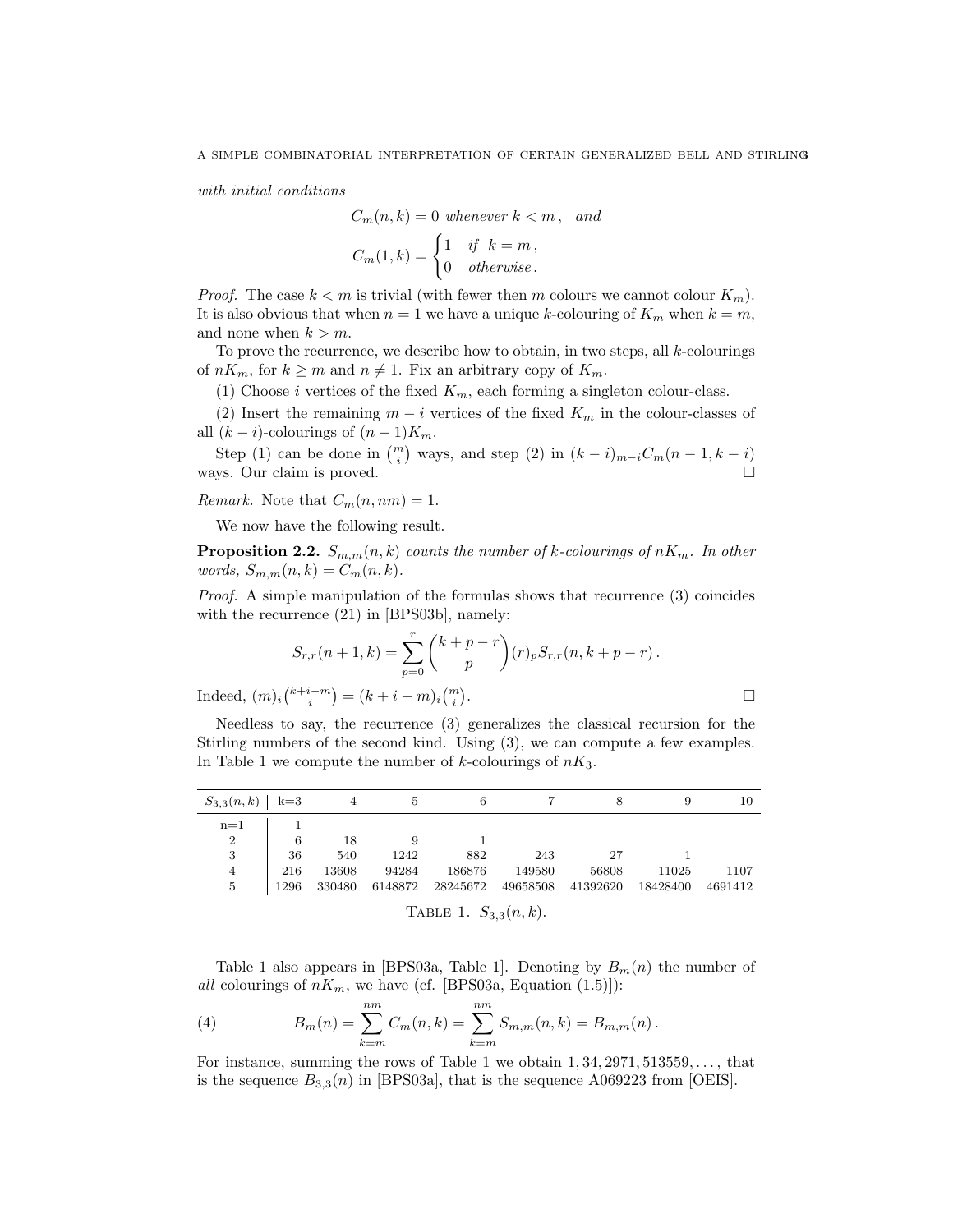**Example 1.** Figure 1 shows the graph  $2K_3$ .



FIGURE 1. The graph  $2K_3$ .

The eighteen 4-colourings of  $2K_3$  are

| a d be cf | a d bf ce | a e bd cf | a e bf cd | a f bd ce | a f be cd     |
|-----------|-----------|-----------|-----------|-----------|---------------|
| ad b e cf | ad b f ce | ae b d cf | ae b f cd | af b d ce | af b e cd     |
| ad be c f | ad bf c e | ae bd c f | ae bf c d | af bd c e | $af be c d$ . |

#### 3. Labelled Eulerian Digraphs

We consider digraphs that allow loops and multiple edges in the same direction. A digraph G is Eulerian if at every vertex the in-degree equals the out-degree. (Note that we do not require  $G$  to be connected.) The edge set of an Eulerian digraph G can be partitioned into directed cycles. We call an Eulerian digraph  $(n, m)$ -labelled if its edge set is partitioned into n directed m-cycles, each with a distinguished first edge (and hence a unique second, third, etc., m-th edge). Figure 2 shows a  $(2, 3)$ -labelled Eulerian digraph, with its 2 directed 3-cycles; the  $j<sup>th</sup>$  edge of the  $i^{th}$  cycle is labelled  $e_{i,j}$ .



FIGURE 2. A  $(2, 3)$ -labelled Eulerian digraph.

**Theorem 3.1.** The number of  $(n, m)$ -labelled Eulerian digraphs is equal to  $B_{m,m}(n)$ .

*Proof.* We show a bijection between the set of  $(n, m)$ -labelled Eulerian digraphs and the number of colourings of  $nK_m$ . To this end we assign an arbitrary order to the n cliques of  $nK_m$ . Thus the vertices of  $nK_m$  will be called  $v_{i,j}$  for  $i = 1, 2, \ldots, n$ , and  $j = 1, 2, \dots, m$ . We define a bijective mapping  $\phi$  associating  $e_{i,j}$  with  $v_{i,j}$ . (Here  $e_{i,j}$  is the  $i^{th}$  edge of the  $j^{th}$  cycle.)

• From graphs to colourings. Let  $\mathcal{T}_m(n)$  be the set of  $(n, m)$ -labelled Eulerian digraphs. Here we establish a bijection between the k-colourings of  $nK_m$  and the elements of  $\mathcal{T}_m(n)$  with k vertices. Let now  $\tau$  be an element of  $\mathcal{T}_m(n)$  with k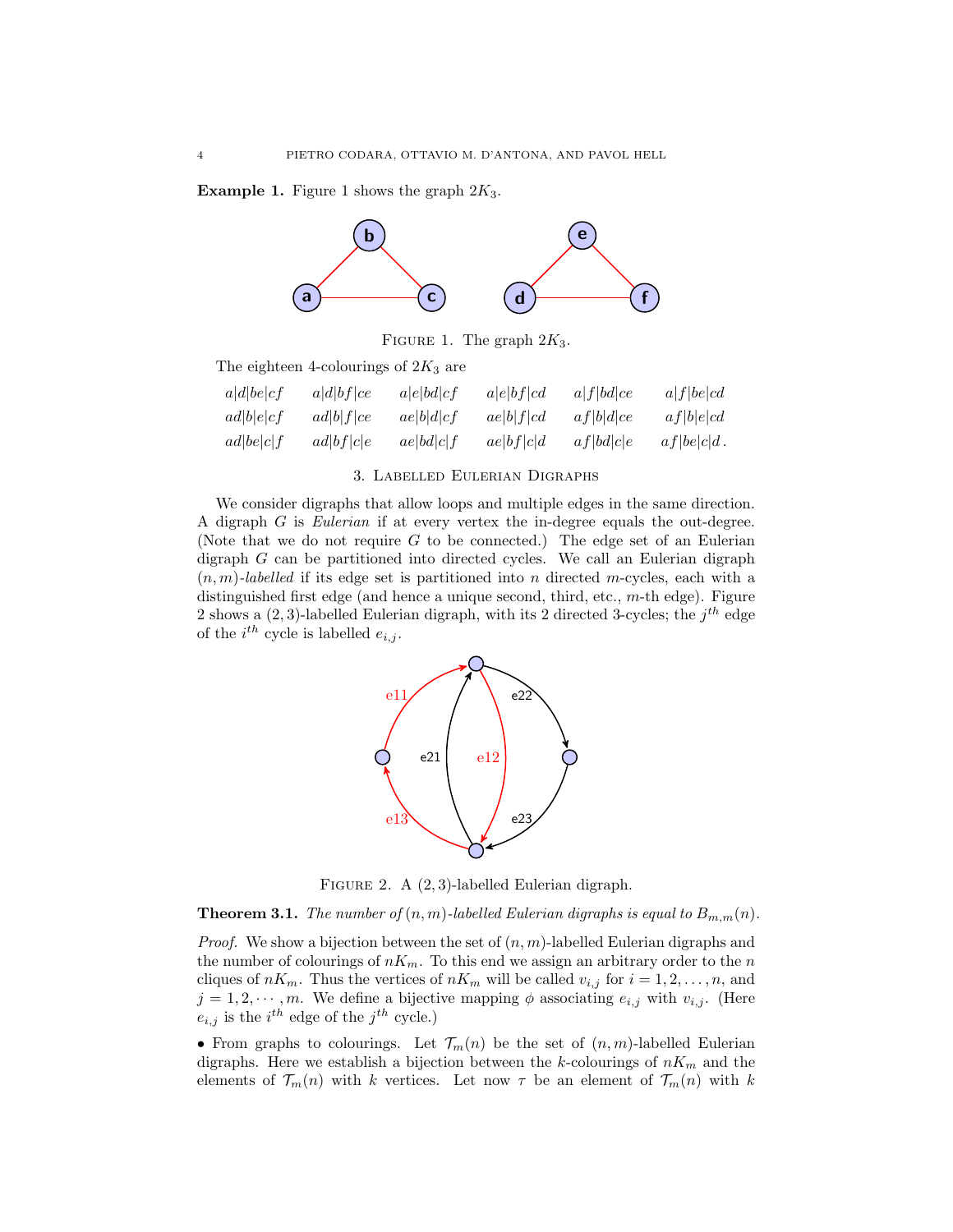vertices. Let, for  $t = 1, 2, \ldots, k$ ,  $B_t$  be the set of edges of  $\tau$  that are incident in vertex  $t$ . It is obvious that

$$
\{B_1,B_2,\ldots,B_k\}
$$

is a partition of the set of edges of  $\tau$ . Now, by construction, one sees that

 $\{\phi(B_1), \phi(B_2), \ldots, \phi(B_k)\}\$ 

is a k-colouring of  $nK_m$ .

For instance, the graph drawn in the picture 2 corresponds to the following colouring of  $2K_3$ 

$$
v_{1,3} \mid v_{1,1}v_{2,1} \mid v_{1,2}v_{2,3} \mid v_{2,2}
$$

• From colourings to graphs. Let  $\pi = \{B_1, B_2, ..., B_k\}$  be a colouring of  $nK_m$ . We describe the directed graph,  $\tau$ , associated with  $\pi$ .

 $\tau$  has k vertices, say  $w_1, w_2, ..., w_k$ . To define the edges of  $\tau$  we assume first  $m > 1$ . Let, for  $i = 1, 2, ..., n$ , and  $j = 1, 2, ..., m$ ,  $B_p$  be the block of  $\pi$  containing vertex  $v_{i,j}$ , and  $B_q$  be the block of  $\pi$  containing vertex  $v_{i,j+1}$ . Notice that the indices of the vertices of  $nK_m$  are considered in clockwise order:  $v_{i,m+1} \equiv v_{i,1}$ . Then edge  $e_{i,j}$  starts at  $w_p$ , and ends at  $w_q$ .

If  $m = 1$ , the edges of  $\tau$  are loops. Specifically  $e_{i,1}$  starts and ends at  $w_t$ , where t is the index of the block of  $\pi$  containing vertex  $v_{i,1}$ .

Thus we can say again that the number of  $(n, m)$ -labelled Eulerian digraphs with k vertices enjoy the same recurrence as  $S_{m,m}(n, k)$ . Therefore counting these graphs corresponds to another combinatorial interpretations of the coefficients of [BPS03a].

We close the Section with a remark. It is obvious that any k-colouring of a given set is fully described by any  $k-1$  of its colour-classes. Accordingly, one can give a slightly different interpretation of coefficients  $S_{m,m}(n,k)$  by removing the last edge from each cycle, producing a partition into labeled directed paths instead of cycles. This model generalizes the concept of loopless, oriented multigraphs on  $n$  labeled arcs as in A020556 in [OEIS].

## 4. Conclusions

We hope that simpler combinatorial interpretations can be found for other generalized Bell numbers and Stirling numbers of the second kind. In particular, we note that our bijections (in Sections 2 and 3) exist for the disjoint union of cliques of different sizes. (Since the first version of this paper has appeared on arXiv, a combinatorial interpretation of  $S_{r,s}(n, k)$  generalizing Proposition 2.2, by counting the number of k-colourings of more general graphs, has been provided by Engbers, Galvin, and Hilyard [EGH13]. In particular, it includes the case just mentioned of the disjoint union of cliques of different sizes.)

For the coefficients  $S_{2,1}(n,k)$  we observe that Equation (15) of [BPS03b] implies that  $S_{2,1}(n,k)$  is equal to the (positive) Lah number

$$
L(n,k) = \frac{n!}{k!} \binom{n-1}{k-1}.
$$

According to the classical interpretation of Lah numbers, this means that  $S_{2,1}(n,k)$ counts the number of ordered placements of n balls into k boxes, and  $B_{2,1}(n)$  counts the number of ordered placements of  $n$  balls into boxes [Com74].